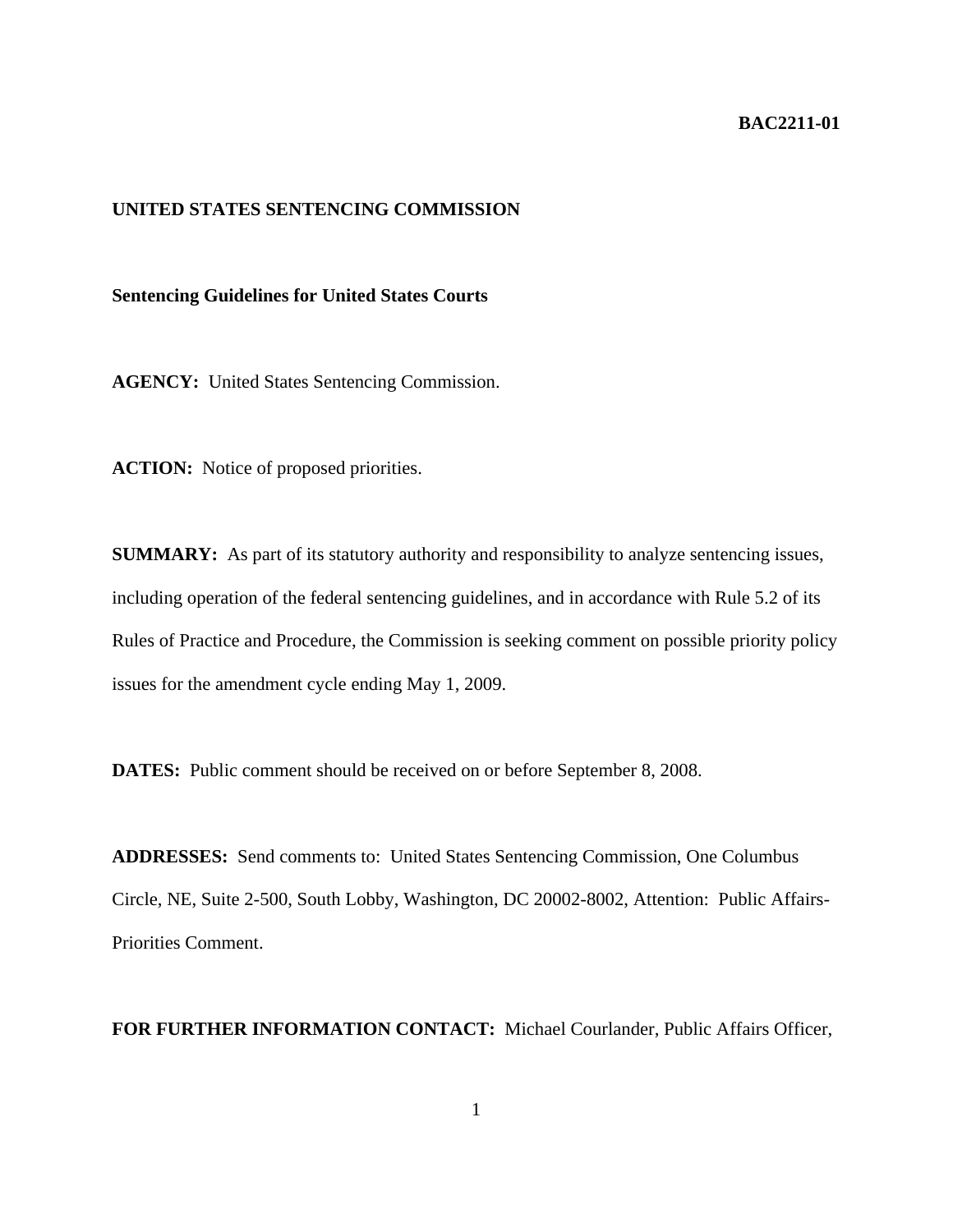Telephone: (202) 502-4590.

**SUPPLEMENTARY INFORMATION:** The United States Sentencing Commission is an independent agency in the judicial branch of the United States Government. The Commission promulgates sentencing guidelines and policy statements for federal sentencing courts pursuant to 28 U.S.C. § 994(a). The Commission also periodically reviews and revises previously promulgated guidelines pursuant to 28 U.S.C. § 994(o) and submits guideline amendments to the Congress not later than the first day of May each year pursuant to 28 U.S.C. § 994(p).

The Commission provides this notice to identify tentative priorities for the amendment cycle ending May 1, 2009. The Commission recognizes, however, that other factors, such as the enactment of any legislation requiring Commission action, may affect the Commission's ability to complete work on any of the tentative priorities by the statutory deadline of May 1, 2009. Accordingly, it may be necessary to continue work on some of these issues beyond the amendment cycle ending on May 1, 2009.

As so prefaced, the Commission has identified the following tentative priorities:

(1) Continuation of its work on federal sentencing policy with the congressional, executive, and judicial branches of the government, and other interested parties, in light of United States v. Booker and subsequent Supreme Court decisions, possibly including (A) an evaluation of the impact of those decisions on the federal sentencing guideline system, (B)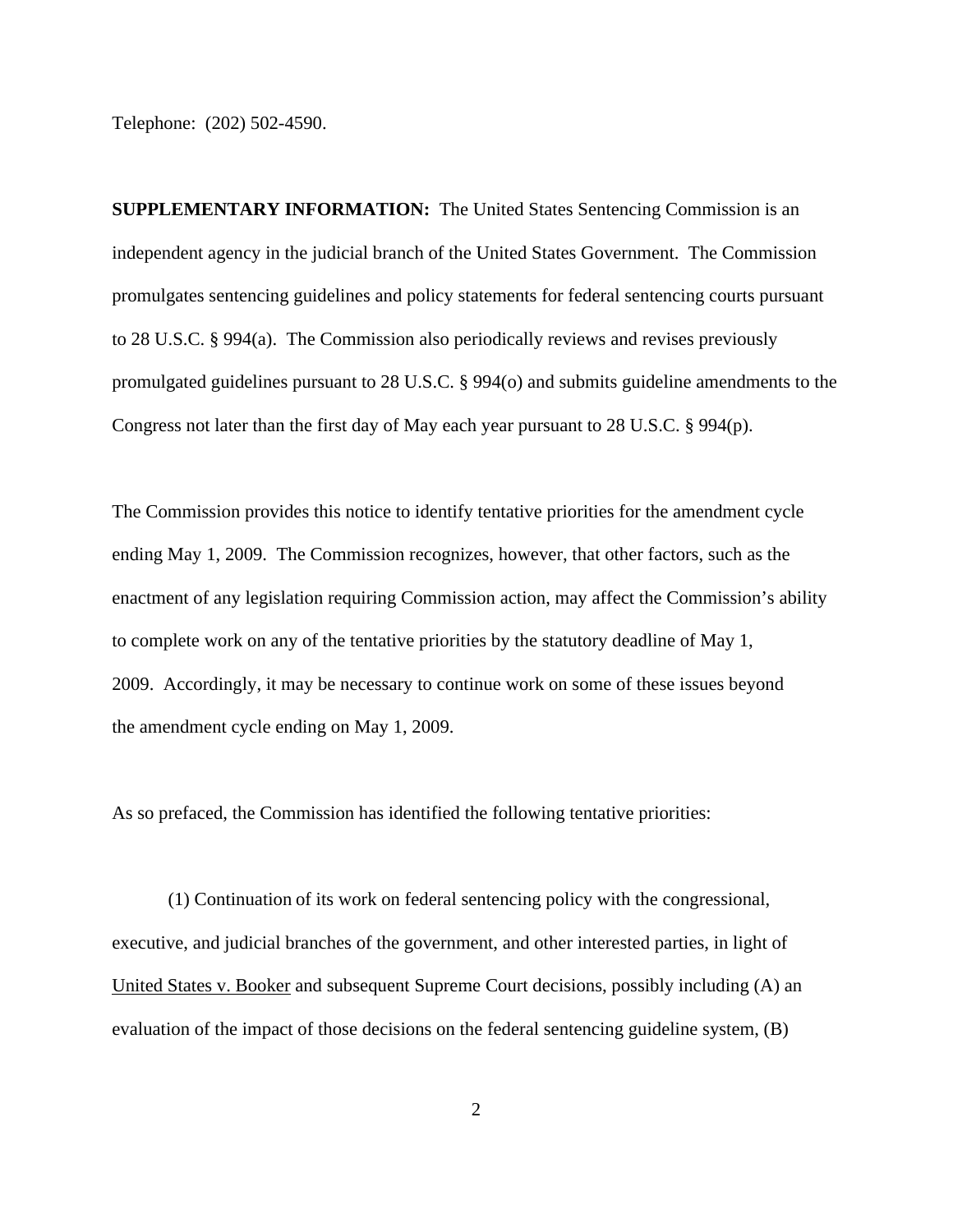development of amendments to the federal sentencing guidelines, (C) development of recommendations for legislation regarding federal sentencing policy, and (D) a study of statutory mandatory minimum penalties;

(2) Consideration of alternatives to incarceration, including preparation and dissemination of information and materials from the "Symposium on Crime and Punishment in the United States: Alternatives to Incarceration," hosted by the Commission on July 14-15, 2008, in Washington, DC;

(3) Implementation of crime legislation enacted during the 110th or 111th Congress warranting a Commission response, including (A) the Court Security Improvement Act of 2007, Pub. L. 110–177; and (B) any other legislation authorizing statutory penalties or creating new offenses that requires incorporation into the guidelines;

(4) Continuation of its work with Congress and other interested parties on cocaine sentencing policy to implement the recommendations set forth in the Commission's 2002 and 2007 reports to Congress, both entitled Cocaine and Federal Sentencing Policy, and to develop appropriate guideline amendments in response to any related legislation;

(5) A multi-year study of the definition of "crime of violence" used in both statutes and guidelines;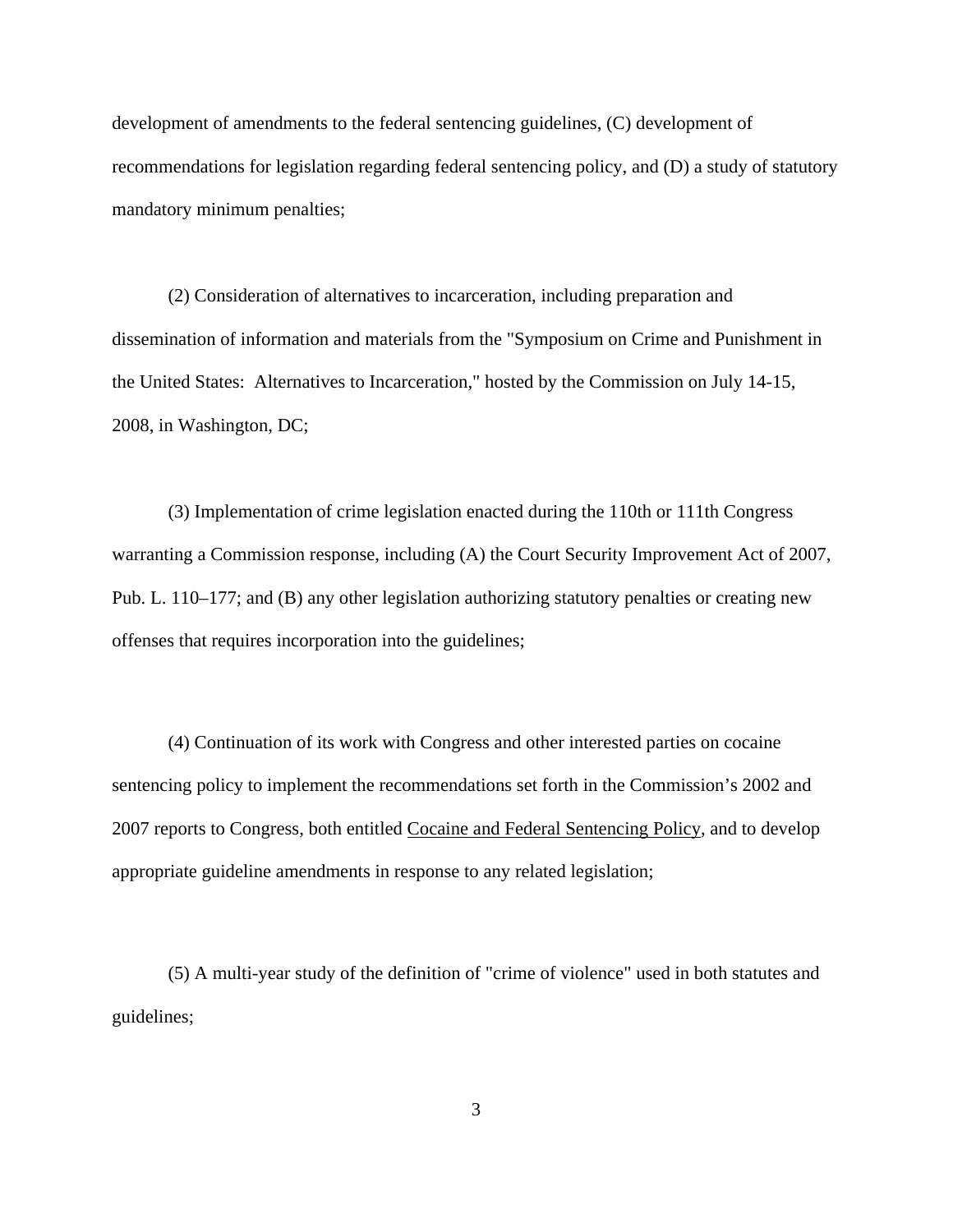(6) Continuation of its efforts, in light of recent Supreme Court jurisprudence and pursuant to the Commission's ongoing authority and responsibility under 28 U.S.C. § 995(a)(17), (18), and (21), to receive feedback and provide expanded training on the federal sentencing guidelines, including possibly holding regional public hearings;

(7) Resolution of circuit conflicts, pursuant to the Commission's continuing authority and responsibility, under 28 U.S.C. § 991(b)(1)(B) and Braxton v. United States, 500 U.S. 344 (1991), to resolve conflicting interpretations of the guidelines by the federal courts; and

(8) Consideration of miscellaneous guideline application issues regarding (A) offenses involving counterfeit bearer obligations of the United States, (B) application of §3C1.3 (Commission of Offense While on Release), and (C) other miscellaneous issues coming to the Commission's attention from case law and other sources.

The Commission hereby gives notice that it is seeking comment on these tentative priorities and on any other issues that interested persons believe the Commission should address during the amendment cycle ending May 1, 2009. Further, with respect to item (7), the Commission requests specific comment regarding what circuit conflict issues it should address. To the extent practicable, public comment should include the following: (1) A statement of the issue, including scope and manner of study, particular problem areas and possible solutions, and any other matters relevant to a proposed priority; (2) citations to applicable sentencing guidelines, statutes,